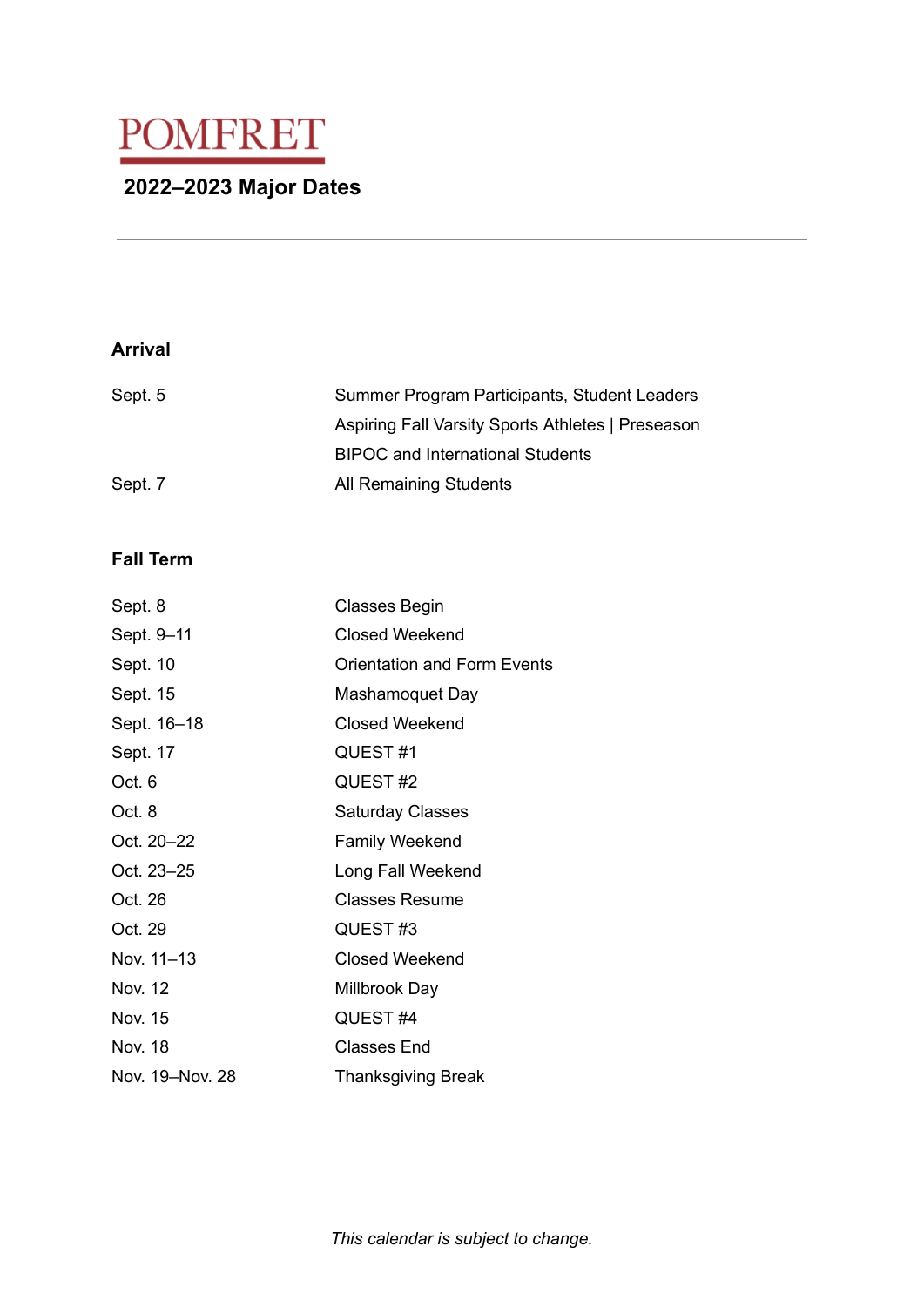# **Winter Term**

| Nov. 29         | Classes Begin                   |
|-----------------|---------------------------------|
| Dec. 15–Jan. 3  | Winter Break                    |
| Jan. 4          | <b>Classes Resume</b>           |
| Jan. 7.         | <b>Saturday Classes</b>         |
| Jan. 14         | QUEST#5                         |
| Jan. 26–27      | <b>Schwartz Visiting Fellow</b> |
| Jan. 28         | QUEST#6                         |
| Feb. 2–6        | Long Winter Weekend             |
| Feb. 7          | Classes Resume                  |
| Feb. 16         | QUEST#7                         |
| Feb. 24         | Classes End                     |
| Feb. 27–Mar. 10 | Project: Pomfret                |

# **Spring Term**

| Mar. 11-Mar. 27 | <b>Spring Break</b>       |
|-----------------|---------------------------|
| Mar. 28         | Classes Begin             |
| Mar. 31-Apr. 2  | <b>Closed Weekend</b>     |
| Apr. 15         | QUEST#8                   |
| Apr. 22         | QUEST#9                   |
| Apr. 27         | Day of Service            |
| Apr. 29         | <b>Saturday Classes</b>   |
| May 4           | QUEST#10                  |
| May 12-13       | <b>Reunion Weekend</b>    |
| May 24          | Last Day for Seniors      |
| <b>May 28</b>   | Commencement              |
| June 1          | Last Day for Underformers |